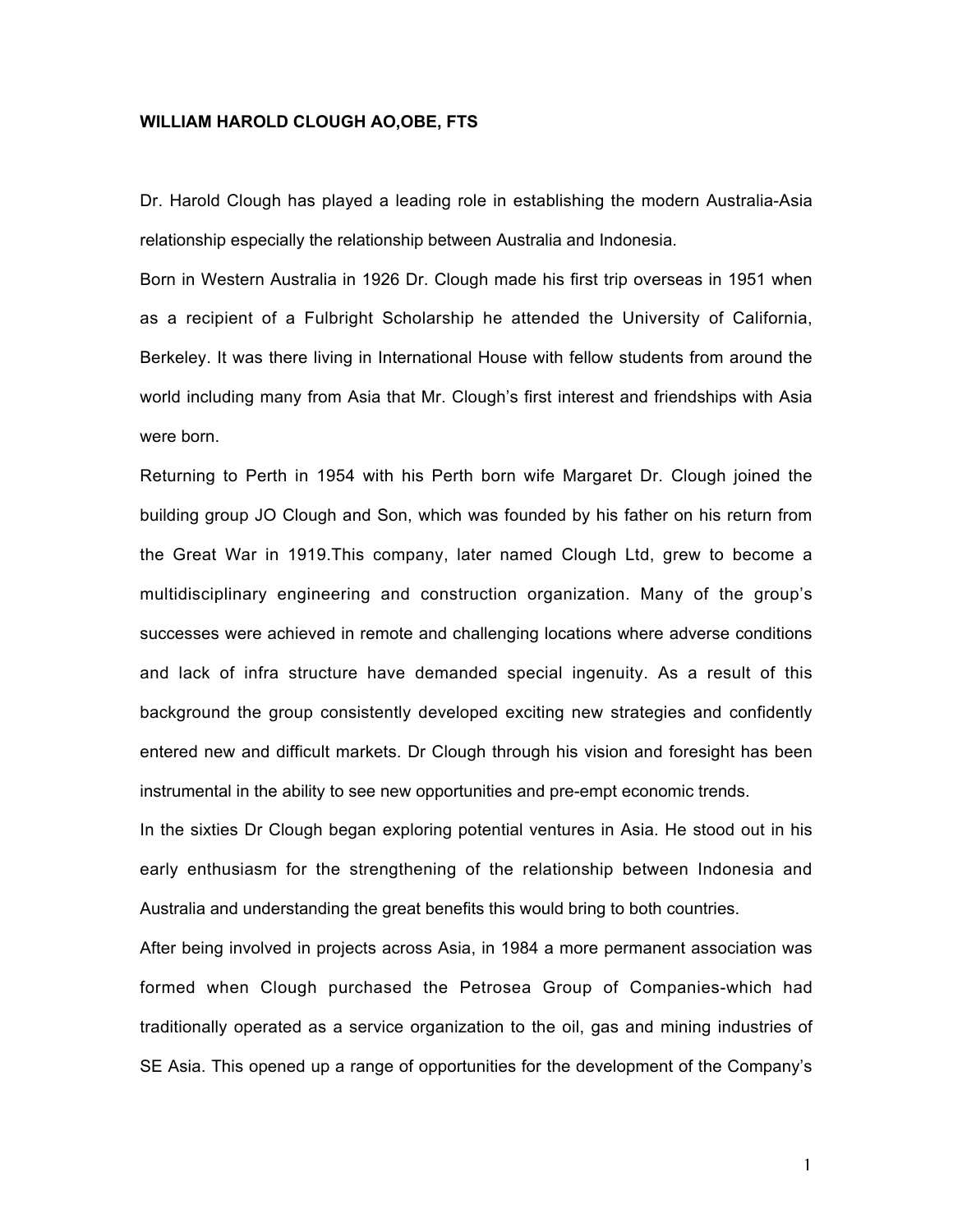skills in a new area. Operations extended throughout S.E.Asia- Singapore, Indonesia, Malaysia and Hong Kong.

Petrosea was the first publicly listed engineering and construction company in Indonesia following its successful float on the Jakarta and Surabaya stock exchanges in 1990.A highlight for the Company and an example of its influence was the milestone Pagerungan Gas Field Development in 1993.

Today Petrosea is a major multidisciplinary engineering, construction and mining organization delivering world class services to the oil and gas, mining and infrastructure industries throughout the Indonesian Archipelago.

Over the last 30 years with his characteristic optimism and enthusiasm for the Asia-Australia relationship Dr. Clough has instigated the development of projects and operating bases in Indonesia, New Guinea, Thailand, Singapore, Sri Lanka, Hong Kong, Pakistan, India and China.

Dr. Clough has always been passionate in his optimism and confidence in the Indonesian people and through a Clough scholarship system he has encouraged and nurtured young engineers from throughout the Asia region. The Clough Scholarship Scheme, established in 1972, was expanded from Australia into Indonesia in 1987. There is a successful Indonesian scholarship program associated with the Institute of Technology Bandung and other new programs have been implemented since 1995 with a range of institutions.

Dr Clough's business life had been characterised by adventure and enterprise. Dr. Clough has been enthusiastically involved deep in the mountainous jungles of far flung parts of Indonesia where work has been carried out in tree house offices, in desert regions within sight of the ancient Silk Route in Pakistan, in rigs and barges off the coasts of Indonesia and China and in teeming down town Bangkok. He has been caught

 $\mathfrak{D}$